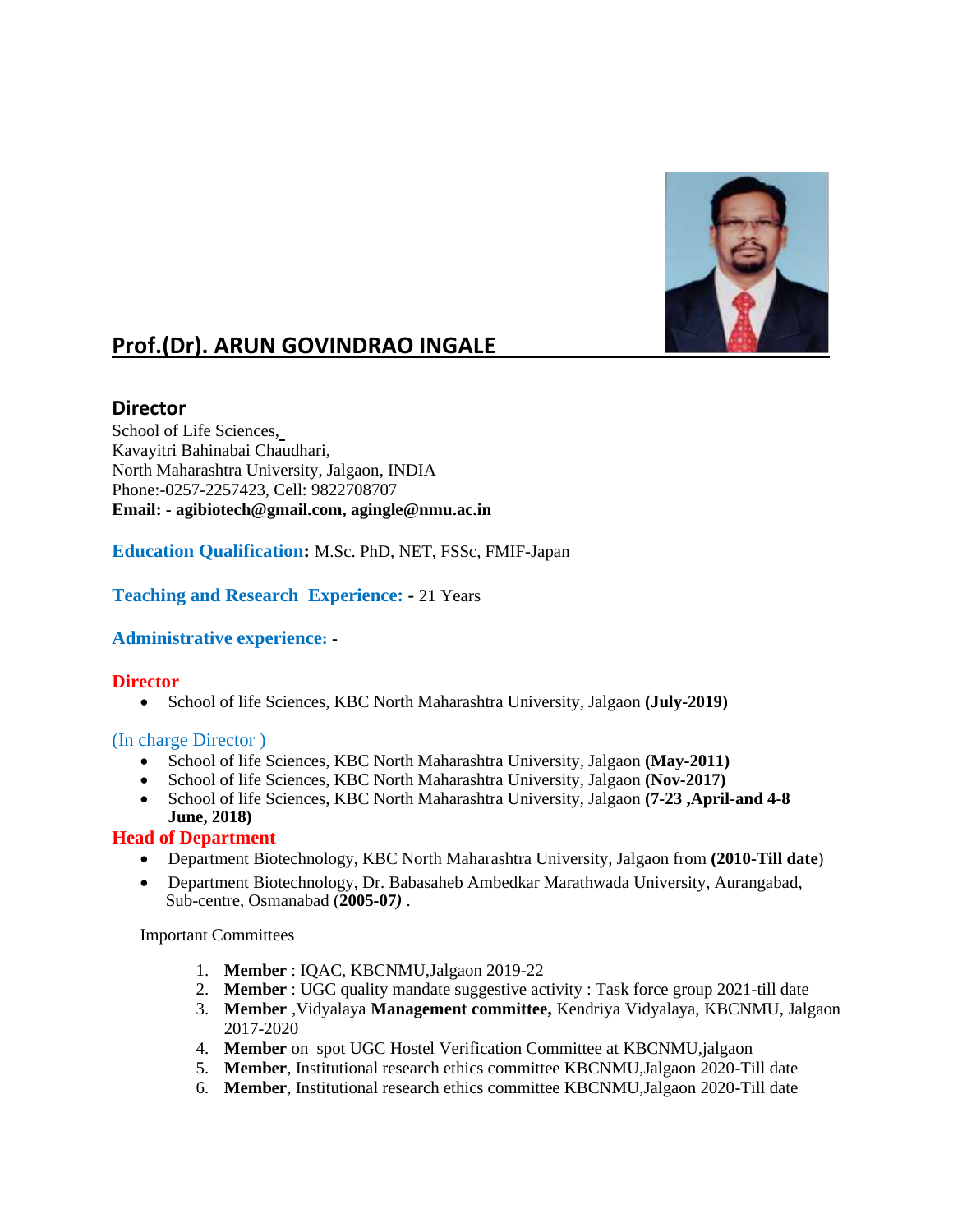## **Chairman:-**

- Examination Committee SLS ,KBCNMU,Jalgaon 2019-Till Date
- Paper setter and examination Biotechnology, KBC NMU, Jalgaon (**2009-2013**)
- Practical exam. 2009-2017
- *Ad-hoc* BOS Biotechnology, Dr. BAMU, Aurangabad (**2005-08**)
- Joint Secretary**:** Global Biotech Forum**,(2012-2016)**
- **Coordinator:** \*Theory and practical examination at **SLS KBC NMU 2016-2018**
	- \* Choice based credit system (CBCS) Admission and Examination 2015-2018

## **Area of Research/Expertise**

• Genomics, Proteomics and Bioinformatics, Bionanotechnology

#### **Awards/Fellowships/prizes received**

- Fellow MIF-Matsumae International Foundation, Japan -**2013**
- Fellow (F.S.Sc ), Society of Sciences, Dumka (Jharkhand) **2007**
- Best citizen of India award -**2012,** by International Publishing House, New Delhi
- Selected for Rashtriya Gaurav award-**2012**,IndiaInternational friendship society , New Delhi
- Selected for Bharat Shiksha Ratan award-**2013,** Globle Society for Health and Educational Growth,New Delhi.
- Global Teacher Role model Award(**2016**)By MVLA Trust Mumbai
- AMBBA achievement award-**2010**,Allumini Association, SGB, Amravati Uni. Amravati
- **BEST TEACHER AWARD -2016** KBC North Maharashtra University, Jalgaon
- **EXCELLENT RESEARCH AWARD- 2017** KBC North Maharashtra University, Jalgaon

## **Number of Ph.D. students on going:-02, Completed:-09**

**Number of Books Written:**-**0 1- Basic Immunology** by New Central Book Agencies,Kolkata

## **Book Chapters**

- 1. **A. G. Ingale (2013)** Nanocomposites for surface coating. Surface engineering technique and applications: Research advancements, IGI Global Publication , Hershey, **USA.**
- 2. **A. G. Ingale (2013)** Prediction of Structural and Functional Aspects of Protein: *In-Silico* Approch. Global Trends in Knowledge Representation and Computational Intelligence**,** IGI Global Publication, Hershey, **USA**.

3. **A.G. Ingale,** and Chaudhari, A. N. **(2018).** Nanotechnology in the Food Industry. In *Nanotechnology, Food Security and Water Treatment* **(**pp. 87-128). Springer, **Switzerland**

4. Sequence Submitted: **GENEBANK/EBI/EMBL**: **4** Nucleotide Sequences and **2** Protein sequence

## **Publications**

- 1. **MB Bachchhav, MV Kulkarni, AG Ingale (2019**).- [Process-intensified extraction of](https://scholar.google.co.in/scholar?oi=bibs&cluster=6317665438676767372&btnI=1&hl=en)  [phycocyanin followed by β-carotene from Spirulina platensis using ultrasound-assisted extraction](https://scholar.google.co.in/scholar?oi=bibs&cluster=6317665438676767372&btnI=1&hl=en) Separation Science and Technology, https://doi.org/10.1080/01496395.2019.1580293
- 2. **G.K. Deokar, A.G. Ingale**(**2018),**, Unveiling an unexpected potential of beetroot waste in green synthesis of single crystalline gold nanoplates: A mechanistic study, *Arabian Journal of Chemistry* doi:https://doi.org/10.1016/j.arabjc.2018.03.016 Vol.11,Issue 6, 950-958 **IF 2.97**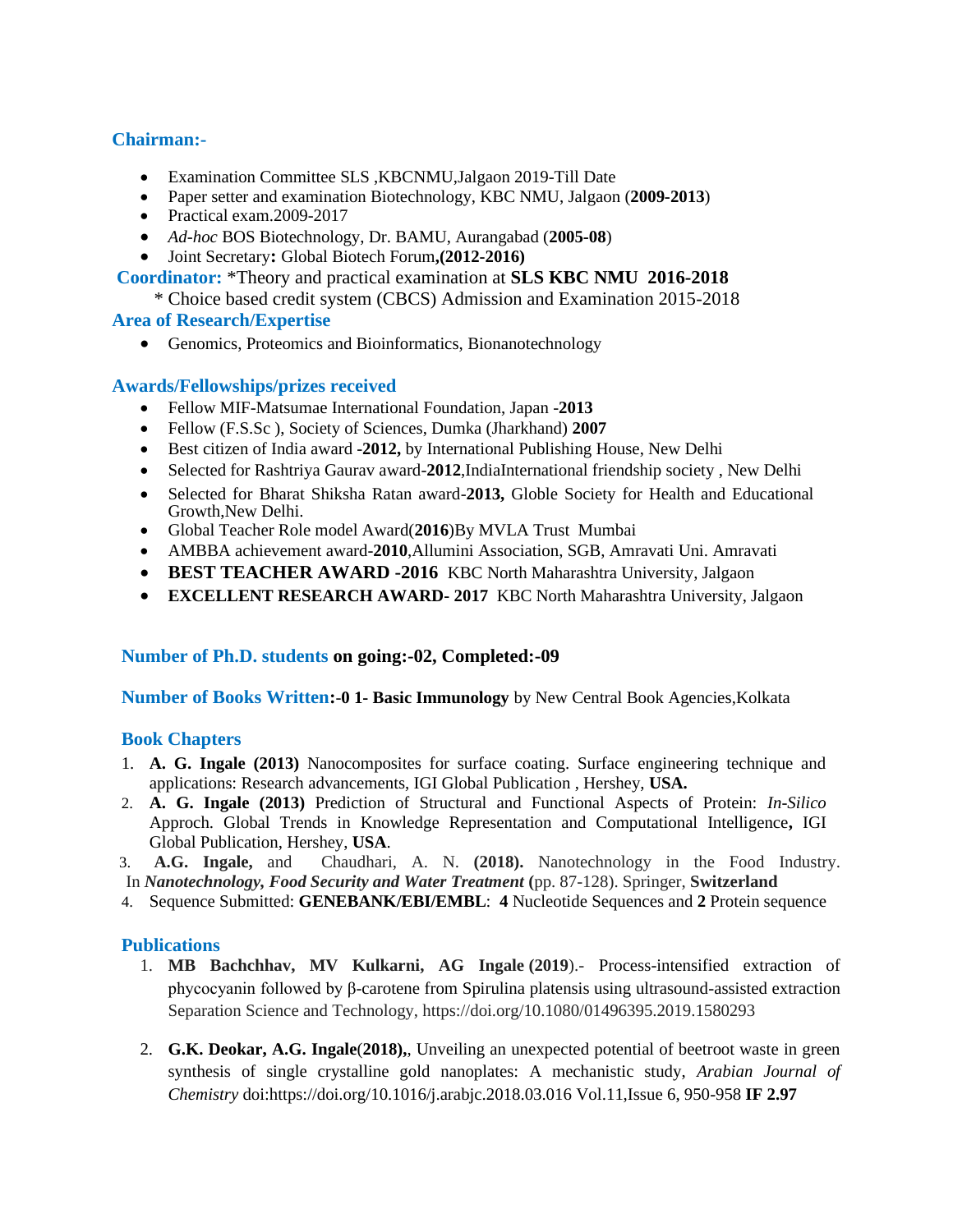- 3. GK Deokar, and **Arun Ingale** (**2017**) Green synthesis and study of crystallinity of AuNps. *Acta Crystallographica Section A,* 73 (a2), C496. [https://doi.org/10.1107/S2053273317090775.](https://doi.org/10.1107/S2053273317090775) ISSN-2053-2733. **IF- 5.72**
- 4. MB Bachchhav, MV Kulkarni, **AG Ingale (2017**) Enhanced Phycocyanin Production from Spirulina platensis using Light Emitting Diode. *Journal of the Institution of Engineers* (India): Series E 98 (1), 41-45.
- 5. VB Sabale**, AG Ingale** (**2017**) Homology Modeling and Structural Validation Studies of 3 Oxoacyl (Acyl Carrier Protein) Synthase II and Dihydropteroate Synthase Protein of *Neisseria meningitidis*. *Journal of Applied Bioinformatics & Computational Biology* 6 (2), 8.
- 6. MB Bachchhav, MV Kulkarni, **AG Ingale** (**2017**). An efficient extraction of phycocyanin by ultrasonication and separation using 'sugaring out' *PHYKOS* 47 (2), 19-24.
- 7. Anuj N. Chaudhari & **Arun G. Ingale** (2016) Syzygium aromaticum extract mediated,rapid and facile biogenic synthesis of shape controlled(3D) silver nanocubes *Bioprocess Biosyst Eng* DOI 10.1007/s00449-016-1567-z ( **IF:1.997**)
- 8. Ramdas V Raut, Gaurav A Dhande, Jaysing C Rajput, **Arun G Ingale** (**2015**) Rapid and highly competent shoot regeneration of Pigeon pea (Cajanus cajan) using variable explants by in vitro culture system. *Journal of Pharmacognosy and Phytochemistry;* 4(4): 01-05
- 9. Bharati K. Thosare and **Arun G. Ingale** (**2015**) Prediction Of Antigenic And Binding Sites Of Neurotoxin 23 Of Scorpion (Lychasmucronactus Sp.) *International Journal of Applied Biology and Pharmaceutical Technology* 6(3)252-56.
- 10. **Ingale AG** (2014) Epitopes Identification for Vaccine Design and Structural Aspects of Dengue Virus 3 Envelope Protein. *Biochem Physiol* 3:134. **doi: 10.4172/2168-9652.1000134***.*
- 11. **A. G. Ingale** and Susumu Goto (2014) Prediction of CTL epitope, in silico modeling and functional analysis of cytolethal distending toxin (CDT) protein of Campylobacter jejuni, *BMC Research Notes*, 7:92
- 12. **A.G. Ingale** and Susumu Goto (2013) Identification of antigenic epitopes, homology modeling and structural characterization of capsule biosynthesis protein (CapA) from Campylobacter jejuni, Gene *TherMol Biol* 15: 74.**IF-0.42**
- 13. **A. G. Ingale** and A. Chaudhari (2013) Biogenic synthesis of nanoparticles and potential applications: A eco-friendly approach. *J Nanomed Nanotechol* 4:165. doi:10.4172/2157-**IF :5.72**
- 14. **A. G. Ingale** and A.U. Hivrale (2013). A plant as plenteous reserve of lectin. P*lant signaling and behavior* **IF: 2.00**
- 15. Reshma Zaveria, S. A. Peshwe and **A. G. Ingale** (2013). Biodegradation of P-nitro Phenol by an Actinomycete. *Indian journal of applied research*, Vol.3 (6), June 2013 **IF: 0.821**
- 16. Reshma Zaveria, S. A. Peshwe and **A. G. Ingale** (2013) Screening and optimization of growth condition of p –Nitrophenol degrading bacteria. *Bionanofrontier* 6:1,29-31. **IF:0.045**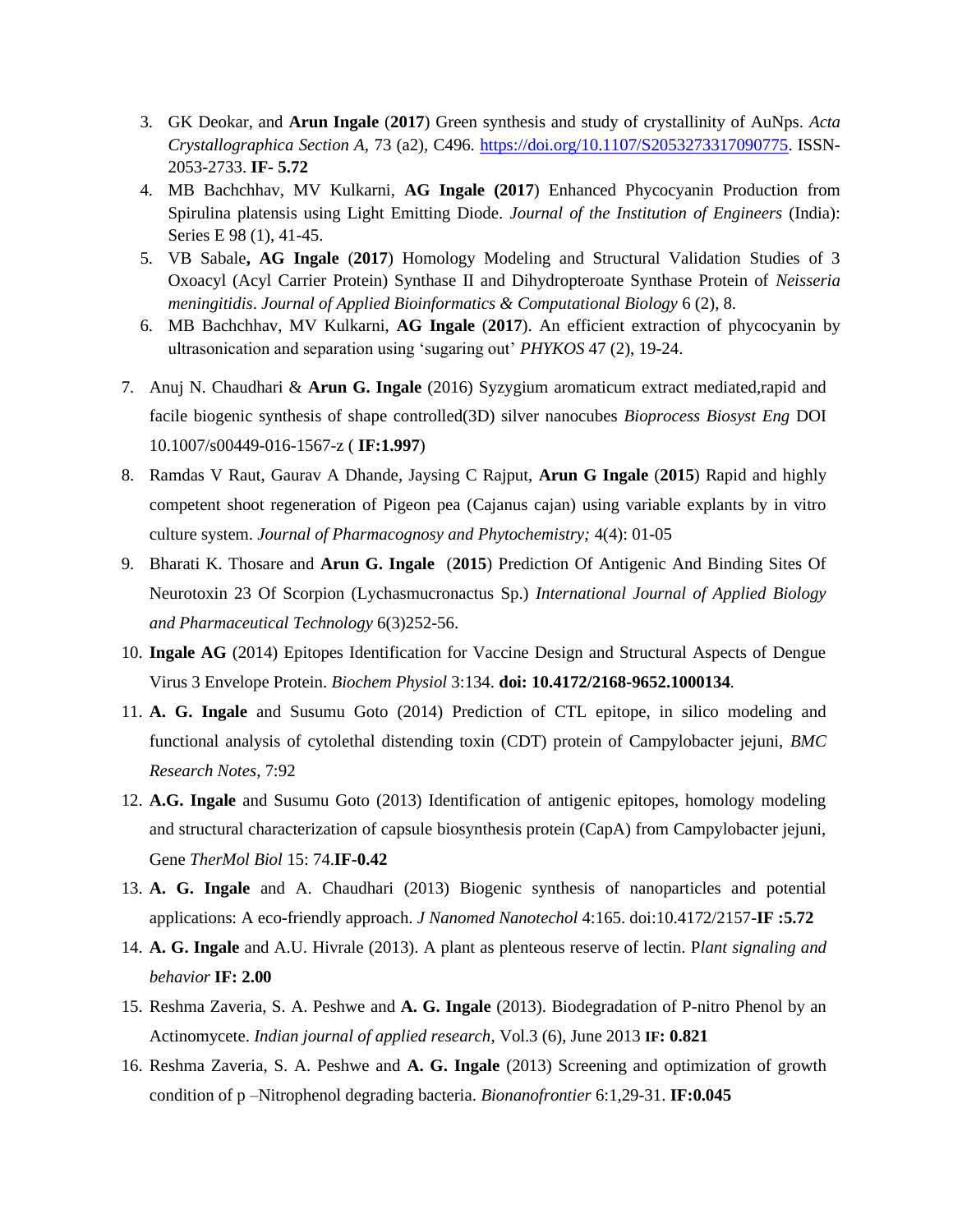- 17. **A. G. Ingale** (2013) Sharing information and web resources of immunological interest. Journal of *Clinical Immunology and Immunopathology Research Vol.5(1)9-15.*
- 18. G. A. Dhande and **A. G. Ingale (2012)** In vitro regeneration of *H.Aurogenesis* (2012) African *Journal of Biotechnology* 11:86,15226- DOI: 10.5897/AJB12.907
- 19. **A. G. Ingale** (2012), The prediction of MHC-binder and conformational epitope of Campylobacter jejuni: A combine approach *Drug Design,* 1:2 http://dx.doi.org/10.4172/2169- 0138.S1.005
- 20. **A.G. Ingale** (2012) Molecular modeling and conformational epitope prediction of nucleocapsid protein region from Japanese encephalitis virus J Antivir Antiretrovir /S1: 1948-5964-S1.002- 3/Special Issue 2012 doi: 10.4172/1948-5964.S1.002, **IF:2.96**
- 21. **A. G. Ingale** (2010). In silico Homology Modelling and Epitope Predition of Nucleocapsid Protein region from Japanese Enoephalitis virus. *Journal of Computer Sciences & System Biology,* Vol.3 (2) 53-58. **IF:2.73**
- 22. **A. G. Ingale** (2010)Antigenic epitopes prediction and MHC binder of a paralytic insecticidal toxin (ITX-1)of *Tegenariaagrestis*(hobo spider) *Open Access Bioinformatics*:2, 97–103
- 23. **A. G. Ingale** and Chikhale N.J (2010) Prediction of 3DStructure of paralytic insecticidal toxin (ITX-1) of Tegenariaagrestis (hobospider).*J Data Mining in Genome Proteomics* ,1:102 DOI 10.4172/2153-0602. **IF:1.36**
- 24. **Arun G. Ingale** (2010) The *ab initio* predictions of new genes in eukaryotic genomes: A novel approach for Bioinformatics*. Bioinformatics trends,* Vol.5 No.1&2, 2010
- 25. **Arun G. Ingale** (2010) Structure prediction and antigenic site determination of CD4 antigen. *Int. J. Medical Engineering and Informatics,* Vol.2 No.3, 2010
- 26. **A. G. Ingale and A. U. Hivrale (**2010) Pharmacological studies of passiflora sp. and their bioactive compounds. *African Journal of Plant Science* Vol. 4 (10), pp. 167-177,
- *27.* **A. G. Ingale** & N. J. Chikhale (2009) *In silico* analysis and molecular modeling of CD4 antigen *International journal of Computational Intelligence and Health care informatics* Vol.2(2 )153-157*.*
- *28.* **A. G. Ingale** (2009) Detection and partial characterization of Lectin from abrus precatorious *International journal of Biosciences, Biotechnology Research Asia V*ol.6-1, 367-369
- *29.* Khambre, G. A. Dhande, R. V. Raut, **A. G. Ingale** Breeding for shoofly resistance in Sorghum *Jour. of Biotechnol. and Bioinfo* **2009** 1(1):139-141
- *30.* Tushar R. Gawande Abhijit Mitra, Arun R**, A. G. Ingale,** Anuj K. Nair (2009) Cloning of NRAMP-2 gene in buffalo (Bubalusbubalis) *Jour. of Biotechnol. and Bioinfo*1(1):156-159
- 31. **Arun Ingale** and Anita Ramteke (2010) Studies on cultivation and biological efficiency of mushrooms grown on different agro-residues, *Innovative Romanian food biotechnology* 6: 25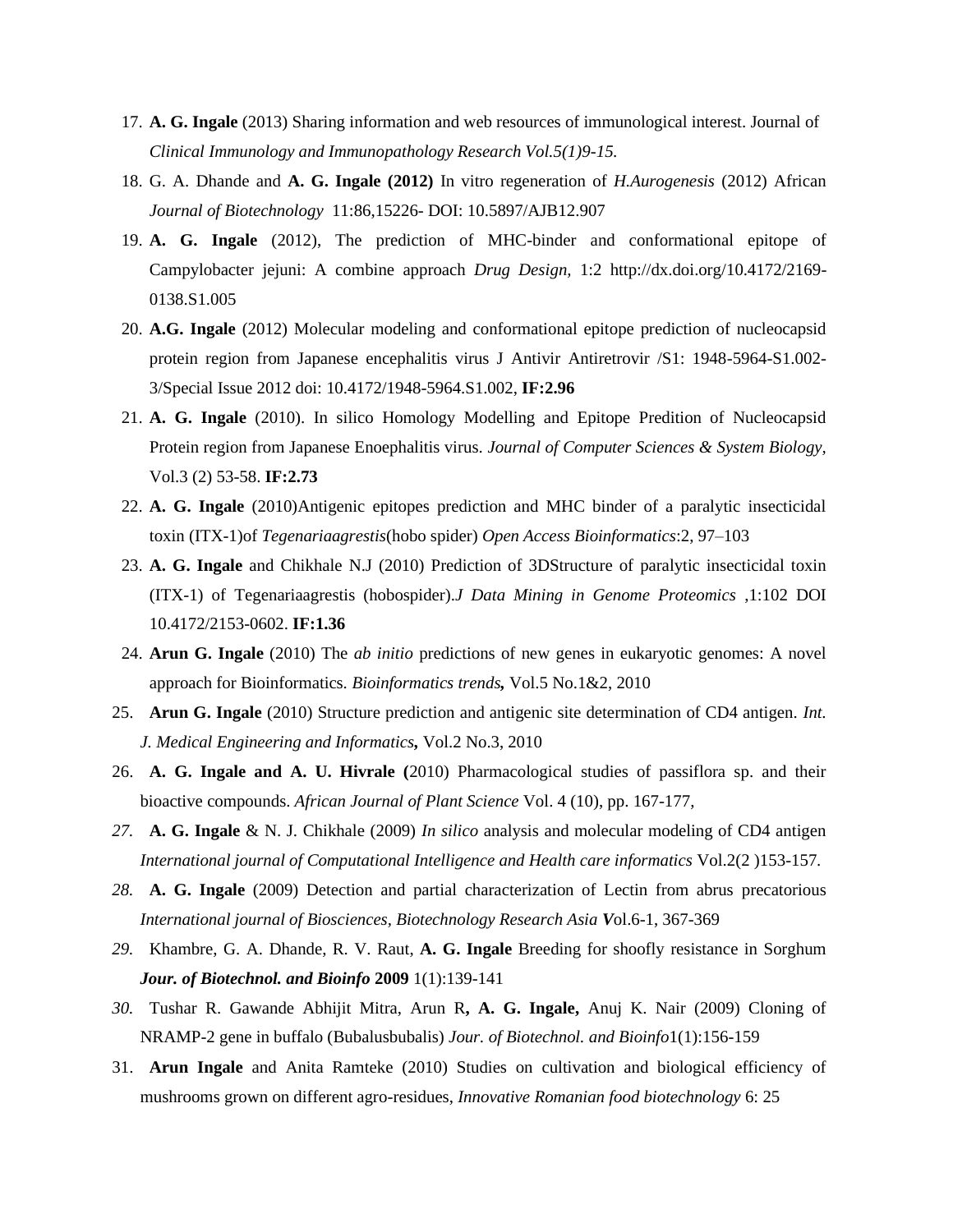- 32. **A. G. Ingale** (2006) In Vitro regeneration of aloe Vera (*Aloe barbedensis*) *BIOINFOLET Journal of Life Sciences* 3(2); 93-94
- 33. **Ingale A.G,** GomaseV.S., Chikhale N. J. (2005) Bioinformatics is the symbiotic relationship between computational sciences. *Bioinformatics India journal*, volume 3, issues 1, 79-84.
- 34. Gomase, V.S.; Chavan, V.M.; Hasabe, R.P.; **Ingale, A.G.** (2005) Heat inducible gene system using plant promoter. *Bioinformatics India journal*, volume 3, issues 1, 11-14
- 35. Hasabe, R.P.; Gomase, V.S.; Chavan, V.M**.; Ingale, A.G**. (2005) Gene analysis of papaya mosaic virus Capsid protein. *Bioinformatics India journal*, volume 3, issues 1, Jan-Mar, 27-30.
- 36. Gomase, V.S.; Chavan, V.M.; **Ingale, A.G** and Chikhale, N.J. (2005); *In silico* Molecular Modeling of Band 3 Anion Transport Protein. *Bioinformatics India journal,* volume 3, issues 1, 71- 74.
- 37. **Ingale Arun** and A.S.Patil (2005) Biochemical characterization of alpha amylase acidophilic fungi *A.niger Journal of basic and applied sciences* Vol.(1) issue 1,50-54
- 38. Chavan, V.M.; Gomase, V.S.; Hasabe, R.P.; **Ingale, A.G**.(2004) Sequence analysis of coat protein from tomato mosaic virus*. Bioinformatics India journal*, volume 2, issues 4,Oct-dec 2004, 43-46.
- 39. Khot, S.S.; Gomase, V.S.; Chavan, V.M.; Hasabe, R.P.; **Ingale, A.G**.(2004) Chikhale, N.J.; Structural analysis and comparative modeling of Auxin Binding Protein from *Gossypium hirsutam*(Cotton), *Bioinformatics India journal*, Volume 2, Issues 3, Jul. -Sep., 53-58.
- 40. **Ingale A.G.,**Devarshi A.D., Adure M., Kulkarni S., (2004) "Bacteriocin production from Ginger (*Zingiberofficinale*) and Radish (*Raphanus sativa)* associated *microflora'' BIOINFOLET Journal of Life Science*s, 1: 32-33.
- 41. **Ingale A.G**. and Chikhale N.J., (2004) "Bioinformatics: The Destiny of Information. *Bioinformatics India journal.* Vol-3 Issue 3,91-94.
- 42. **Ingale A.G**., RamtekeA.P., Chikhale N.J. (2000) Multiple sequence alignment and structure prediction of CD40, Cd40L and TNF family**. Proceeding of NCRTB-2000, 71-76.**
- 43. **Ingale A.G.**, Ramteke A.P., Chikhale N.J. (2003) "Studies on Nitrogen fixing bacteria from Maize rhizosphere soil of Amravati. *AURB journal* Vol (2), 39-41.

#### **Research project Completed/Ongoing**

1. Name of Investigator:-**Prof. Arun G. Ingale** Title of Project **(DST FIST)"** Duration: **05 Years, 2017-2022** Funding Agency:- **DST, New Delhi.** Amount Sanctioned: **Rs. 1.35 crore**

2. Name of Investigator:-**Dr. Arun G. Ingale** Title of Project **"Lectin biosensor for detection of pathogen"** Duration: **03 Years, 2011-2014** Funding Agency:-**UGC, New Delhi.** Amount Sanctioned: **Rs.10.74 Lakhs**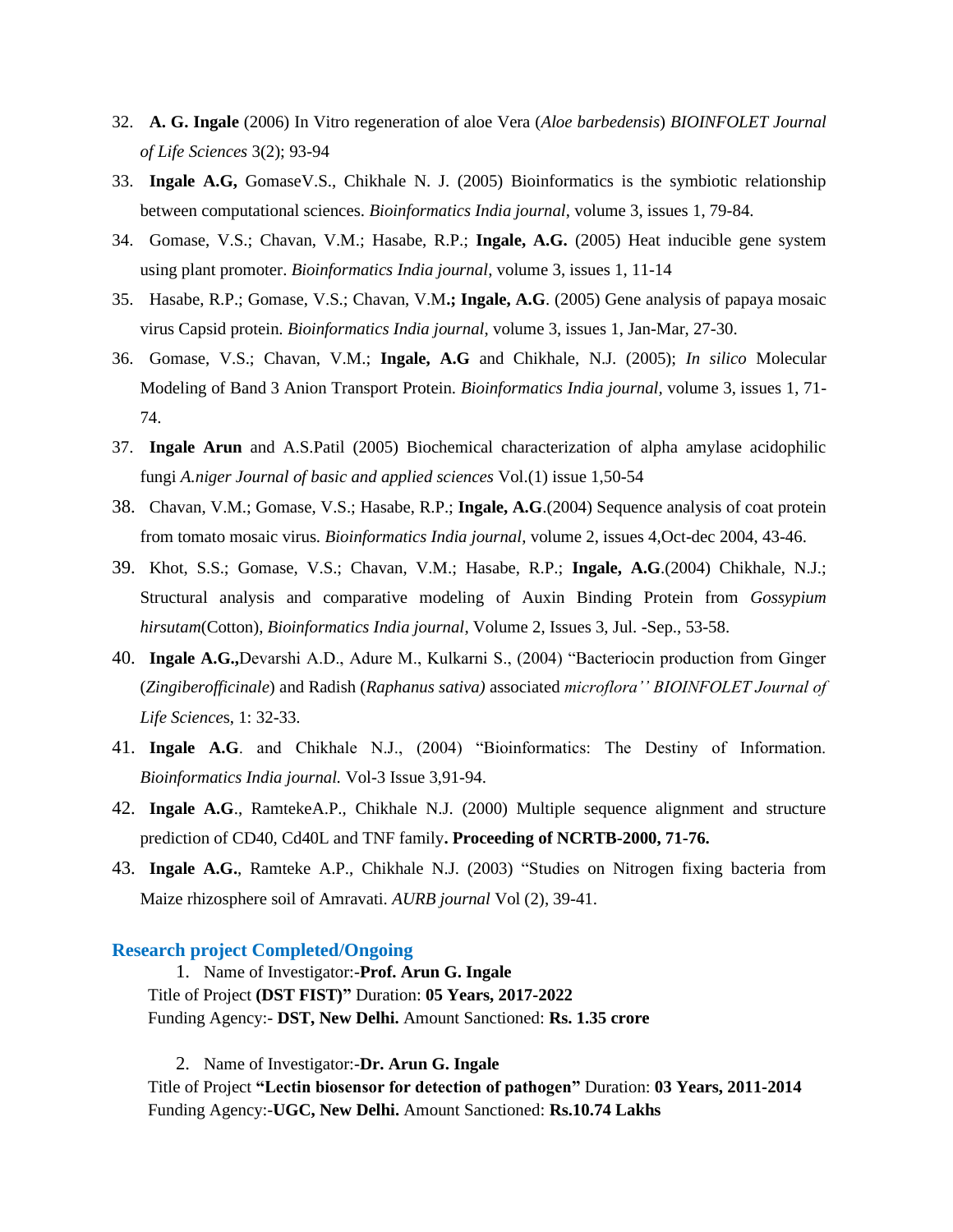## **Scientific collaborators:**

• Dr. Susumo Goto, Bioinformatics center, Kyoto University, Kyoto**, Japan.**

## **Memberships Societies**

- 1. **ISDN**: International Society for Development of Neuroscience, Canada.
- 2. **ISID** : International Society for Infectious Diseases, USA
- 3. **ICBS** : International Chemical Biology Society, USA
- 4. **INHS** : International Natural Hygiene Society
- 5. **IAENG** : International association for the engineers & computer scientists(Hong Kong)
- 6. **ISEIS** : International Society for Environmental Information Sciences, Canada
- 7. **ISEI** : International Society for exercise immunology, Denmark
- 8. **F.S.Sc** : Society of Sciences, Jharkhand
- 9. **SBIBI** : Life member, Society for Biotechnology & Bioinformatics.
- 10. **MSI** : Life member, Microbiologist Society of India
- 11. **AMBAA** : Amravati University Biotech Alumni Association

#### **Working experience with international bodies/international exposures:**

- 1. **Visiting Scientist** (03 Months) Bioinformatics Centre, Institute of Chemical Research, Kyoto University, **Japan.**
- 2. Worked as **reviewer Member**: National Fellowships Committee for Sigma Delta Epsilon, Graduate Women in Science SDE/GWIS Fellowships, **USA**

## **Serving on Editorial Boards**

**Editor in-chief**: - Journal of Biotechnology and Bioinformatics ISSN No (0974-9438),

International journal of modern biotechnology ISSN No (0975-4628)

**Editor:** -Journal of Current Sciences (JCSc),

**Editorial member**: -Jour. of Microbial World

**Reviewer** (International Peer reviewed Journals)

- Bioinformatics and Biology Insight(Libertas Academia press)
- Evolutionary Bioinformatics (LA Press)
- Applied Biochemistry and Biotechnology (Springer)
- Natural Product Research (Tralor and Fancis Pub.)
- Open Access Bioinformatics (Dove Medical Press New Zealand)
- African Journal of Agriculture Sciences (Academic Pub.)
- African Journal of Food Sciences (Academic Pub.)
- Journal of Proteomics and Bioinformatics (OMICS Pub. Group)
- Innovative Romanian Food Biotechnology (Dunarea De JosUni. Press )
- Advance and Application in Bioinformatics and Chemistry (Dove Medical Press )

#### **Chairman**

1. Examination Board in Biotechnology, KBC North Maharashtra University, Jalgaon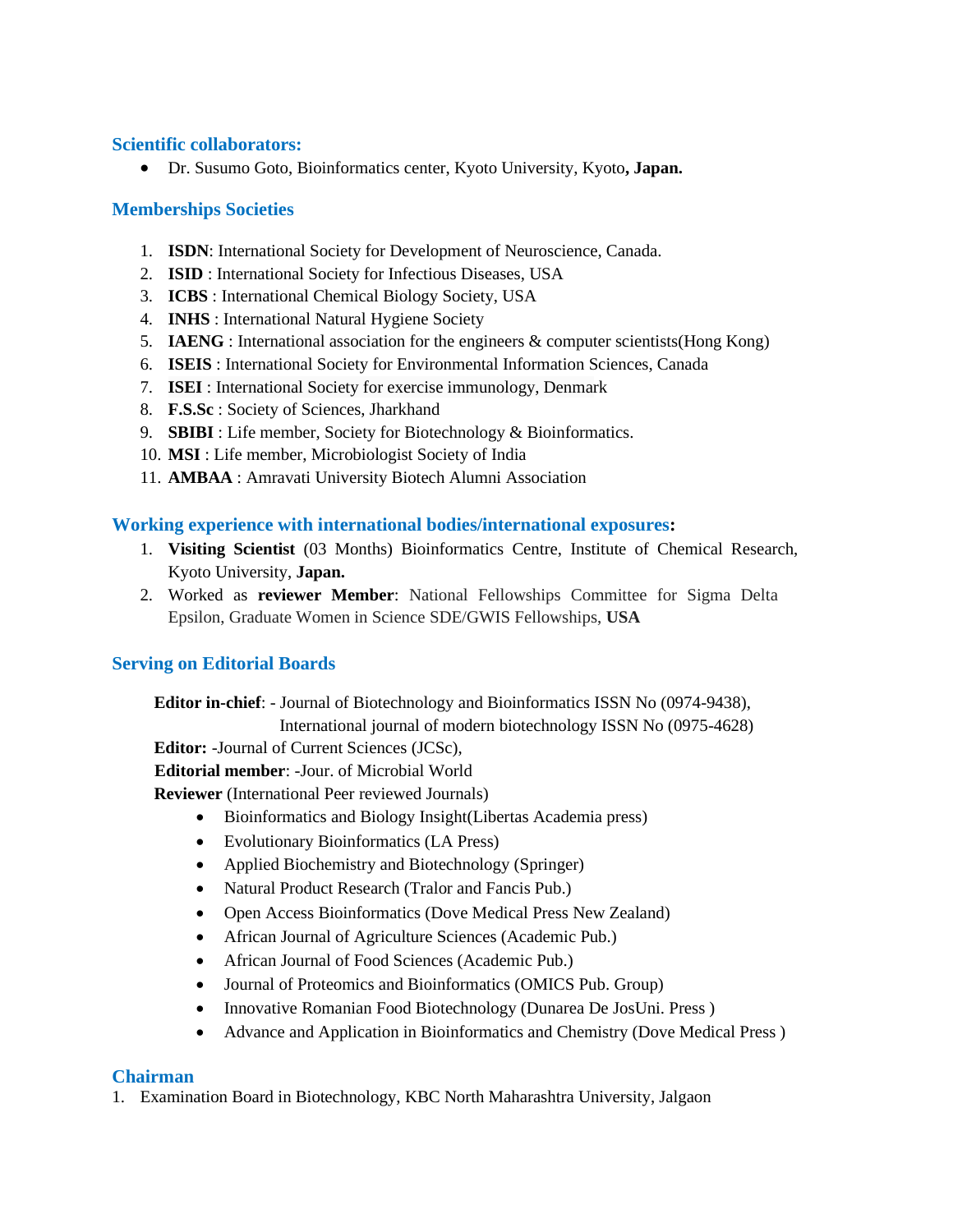- 2. Ad-hoc Board in Biotechnology, Dr. Babasaheb Ambedkar Marathwada University Aurangabad For 2007-2009.
- 3. Ph.D /M.Phil Viva-Voce Committee KBC North Maharashtra University, Jalgaon.
- 4. Institutional Ethical Committee & Institutional Biosafety Committee (IEC, IBC) for Dr. Babasaheb Ambedkar Marathwada University Sub centre Osmanabad.
- 5. Member of Ad-hoc Board in Computer Science and I.T. Dr. Babasaheb Ambedkar Marathwada University Aurangabad.
- 6. Member Ad-hoc Board in Biotechnology, Swami Ramanand Tirth Marathwada University Nanded.
- 7. Member BOS in Life Science, KBC North Maharashtra University, Jalgaon 2010-till date

**Coordinator:** Theory and practical examination at **SLS KBC NMU 2016-2018**

#### **\*CBCS system 2015-2018**

## **Convener**

- 1.UGC SAP-DRS seminar on "Recent trends in Life Sciences'' organized by School of life sciences, KBC North Maharashtra University, Jalgaon.March. 2016.
- 2.UGC SAP-DRS seminar on "Recent trends in Life Sciences'' organized by School of life sciences, KBC North Maharashtra University, Jalgaon.12-13, Jan. 2012.
- 3. National Symposium on "Genomics, Proteomics, and Bioinformatics ''organized by Department of Biotechnology, Dr. Babasaheb Ambedkar Marathwada University Sub centres Osmanabad 9-10, Feb., 2007.
- 4. One day Workshop on Bioinformatics'' organized by Jalaja Technologies Bangalore and Department of Biotechnology, Dr. Babasaheb Ambedkar Marathwada University Sub centre Osmanabad 18 Nov., 2005.

## **Member**

- 1. Board of University Teaching and Research(BUTR) KBC North Maharashtra University, Jalgaon 2010-till date
- 2. Research Recognition committee (RRC) as Head Biotechnology at KBC NMU, Jalgaon (2010-Till Date)
- 3. Research Recognition committee (RRC) as Head Biotechnology at Dr. Babasaheb Ambedkar Marathwada University Aurangabad. 21,Dec.2006
- 4. Affiliation Committee for postgraduate in Dr.BAMU. University, Aurangabad, and visited Sw. Savarkar Mahavidyala Beed, 20,Dec.2006
- 5. Affiliation Committee for postgraduate in Dr.B.A.M. University, Aurangabad, and visited Barwale College Jalna.
- 6. Affiliation Committee for B.Sc Biotechnology in Dr.B.A.M.U. University, Aurangabad and visited the Vinayakrao Patil College Vaijapur
- 7. Affiliation Committee for B.Sc Biotechnology in Dr.B.A.M.U. University, Aurangabad and visited the Milind College, Aurangabad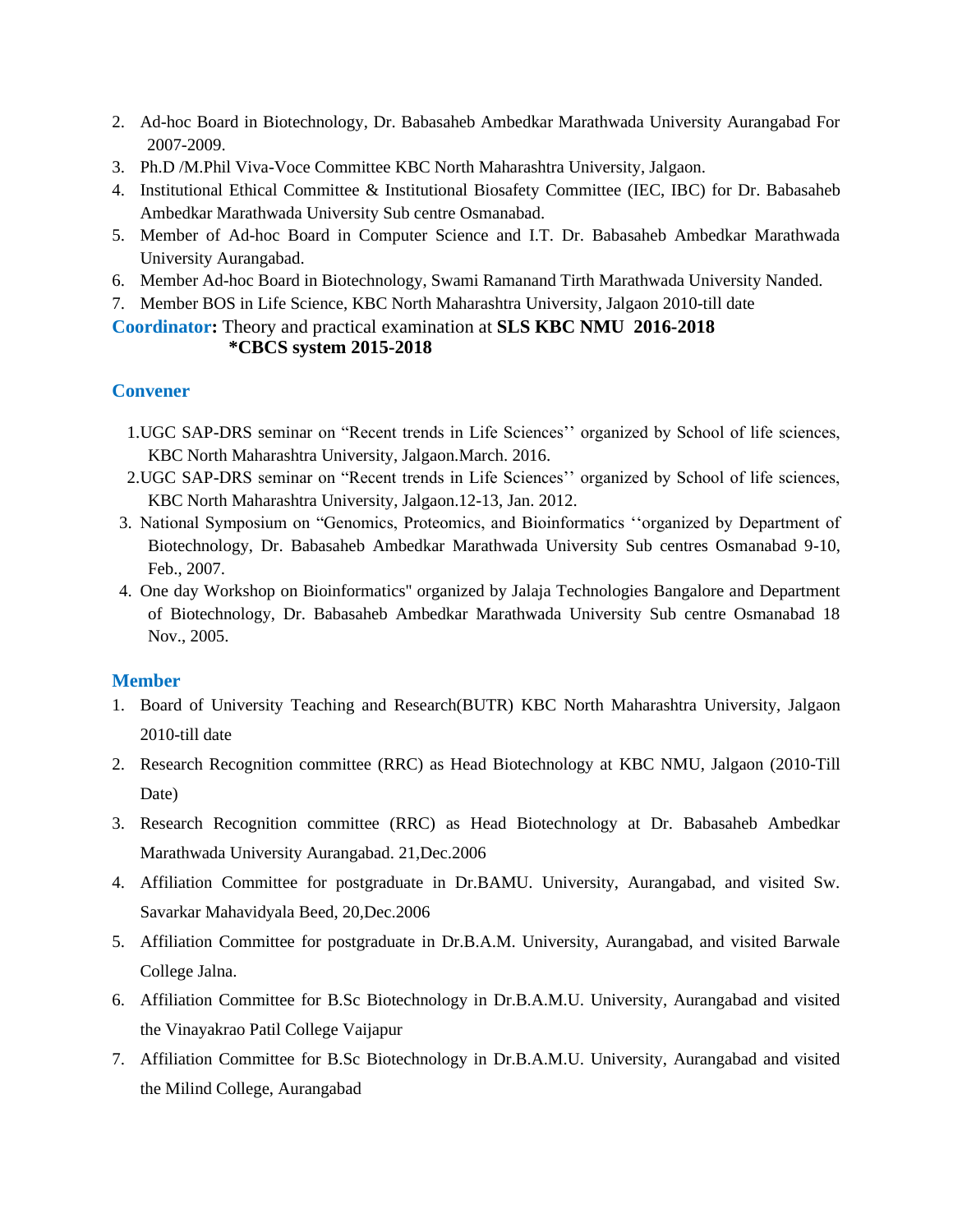- 8. Selection Committee for lecturers in Biotechnology for K.S.K.college Beed
- 9. Selection Committee for lecturers in Biotechnology for Jay hind college Dhule, Godavari khadse college science ,Muktainagar, MJ, College Jalgaon
- 10. Selection Committee for lecturers in Biotechnology for Milind College. Aurangabad
- 11. Selection Committee for project assistant of UGC project at SLS, NMU, Jalgaon
- 12. Syllabus Committee to Design syllabus/curricula for M.Sc. Biotechnology (Two year degree)/ B.Sc. Bioinformatics (Vocational) for SGB Amravati University Amravati.
- 13. Syllabus Committee to Design syllabus/curricula for M.Sc. Biotechnology (Two year degree)/ ) North Maharashtra University, Jalgaon 2009-till date
- 14. Syllabus Committee to Design syllabus/curricula for M.Sc. (Two year degree)/ B.Sc. Bioinformatics (Vocational) for Dr. Babasaheb Ambedkar Marathwada University Aurangabad.
- 15. Syllabus Committee to Design syllabus/curricula for M.Sc. Biotechnology/ P.G. Diploma in Applied Biotechnology (Vocational) for Dr. Babasaheb Ambedkar Marathwada University Aurangabad.
- 16. Syllabus Committee Design syllabus/curricula for B.Sc. Bioinformatics (Three Year degree Course) for Dr. Babasaheb Ambedkar Marathwada University Aurangabad.
- 17. Syllabus Committee Design syllabus/curricula for Certified course in Bioinformatics (one Year ) for Dr. Babasaheb Ambedkar Marathwada University, Aurangabad
- 18. Instruments Purchase Committee: Dr. Babasaheb Ambedkar Marathwada University, Aurangabad.
- 19. 32/5 Committee to Constitute panel of examiners for M.Sc. / B.Sc. Biotechnology and Bioinformatics for Dr. Babasaheb Ambedkar Marathwada University, Aurangabad
- 20. Board of Examiners in Biotechnology/Botany, SGB Amravati University, Amravati.
- 21. Board of Examiners in Biotechnology/Bioinformatics, SRT Marathwada University, Nanded and North Maharashtra University, Jalgaon

#### **Government Bodies**

- 1. Worked as Paper setter in Biotechnology **M.P.S.C.** Mumbai ,2015-2020
- 2. Worked as member of Committee for recommending issue of certificate to start industry as Biotechnology Unit, Under Maharashtra Biotechnology Policy-2001 as per Govt. (IE&LD) Resolution No BTH –2001/5058/Ind-2 dated 29 Jan.2002.
- 3. Member –**DBT- IBSC** Committee, Government of India, S & T Ministry, New Delhi (2012-2015)

#### **Member of organizing Committee**

1. National Conference on Biofertilizer and Biopesticides'' organized by Department of Biotechnology and Microbiology, Dr. Babasaheb Ambedkar Marathwada University Sub centre Osmanabad.16-19 Feb. 2006.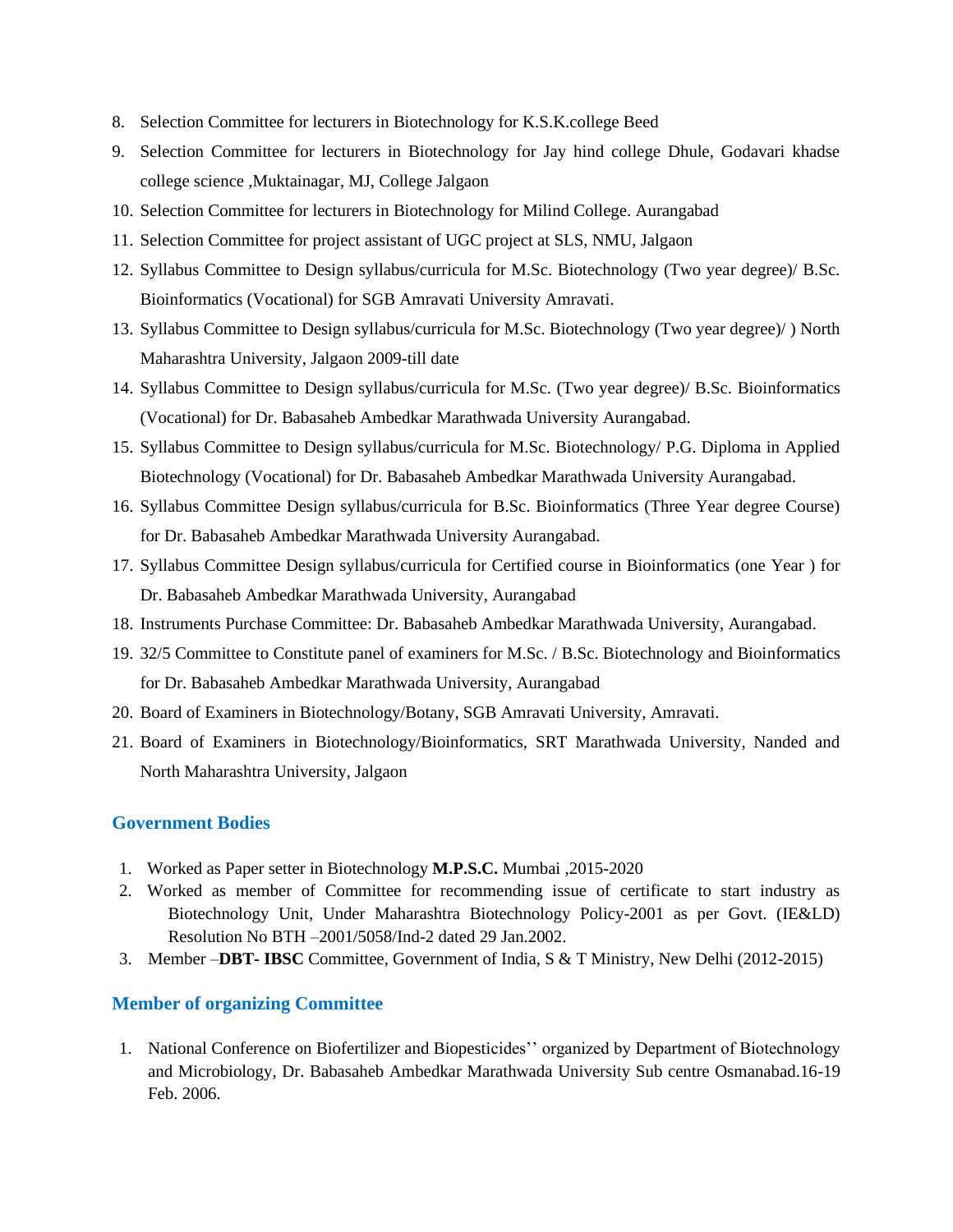- 2. National conference on recent trends in Biotechnology (NCRTB-2000) organized by Department of Biotechnology, Amravati University, Amravati. 2-5, Feb 2000.
- 3. National Symposium on Biotech Beyond 2000'' organized by AMBAA and Research Scholar, Department of Biotechnology, Amravati University Amravati. 6-7 , Sept. 2002.
- 4. Various committees made for celebrating the National Science Day Government Institute of Science Aurangabad Dec.2003 and Dec.2004
- 5. Two day State Level Seminar on Contemporary Indian Literature In English organized by Department of ENGLISH, Dr. Babasaheb Ambedkar Marathwada University Sub centre Osmanabad.13-14 Feb. 2006.
- 6. National seminar on Recent Advances on Nanoscience organized by Department of Chemistry, Dr. Babasaheb Ambedkar Marathwada University Sub centre Osmanabad.23-24 Feb. 2008.
- 7. National seminar on IPR and patenting organized by Department of Microbiology, Dr. Babasaheb Ambedkar Marathwada University Sub centre Osmanabad.10 October 2008.
- 8. National seminar on "GM crop status issues and concern'' organized by School of life sciences, North Maharashtra University, Jalgaon.21-22 Jan. 2009.
- 9. UGC SAP seminar on "Biotechnology for all'' organized by School of life sciences, North Maharashtra University, Jalgaon.29 Dec. 2010.
- 10. Member of Avishkar 08-09,9-10,10-11

## **Workshop**

- 1. Two days Workshop on hands on bioinstrumentation ''organized by School of life sciences, North Maharashtra University, Jalgaon. Oct-Nov. 2010.
- 2. Two days Workshop on hands on bioinstrumentation ''organized by School of life sciences, North Maharashtra University, Jalgaon.29- 30-july. 2009.
- 3. One day Workshop on Environment protection '' organized by Department of Biotechnology and Microbiology, Government Institute of Science Aurangabad Dec.2004
- 4. One day Workshop on Molecular Biology Techniques '' organized by Bangalore Genei and Department of Biotechnology and Microbiology, Dr. Babasaheb Ambedkar Marathwada University Sub centre Osmanabad 18 Nov., 2005.
- 5. National Workshop on Techniques in Modern Biology'' organized by Department of Biotechnology, Amravati University Amravati. 26-30, Dec. 2001.
- 6. One day Seminar on Advances Biotechnology '' organized by Department of Biotechnology and Microbiology, Dr. Babasaheb Ambedkar Marathwada University Sub centre Osmanabad 25 Feb., 2007
- 7. Three days workshop on Feel Teacher, Jointly organized by Mangalore University and NMU Jalgaon
- 8. One day Workshop on SSPS organized by Department of Management Science, NMU, Jalgaon

## **Organizer**

- 1. Essay and Elocution Competition on the eve of Name extension day of Dr. Babasaheb Ambedkar Marathwada University, Aurangabad at Sub centre Osmanabad on 13th Jan. 2006.
- 2. Advisory committee Micro-Biotech Association, Dr. Babasaheb Ambedkar Marathwada University, Sub centre Osmanabad.2005.
- 3. Advisory committee, Association Biotechnologist, Department of Biotechnology, Dr. Babasaheb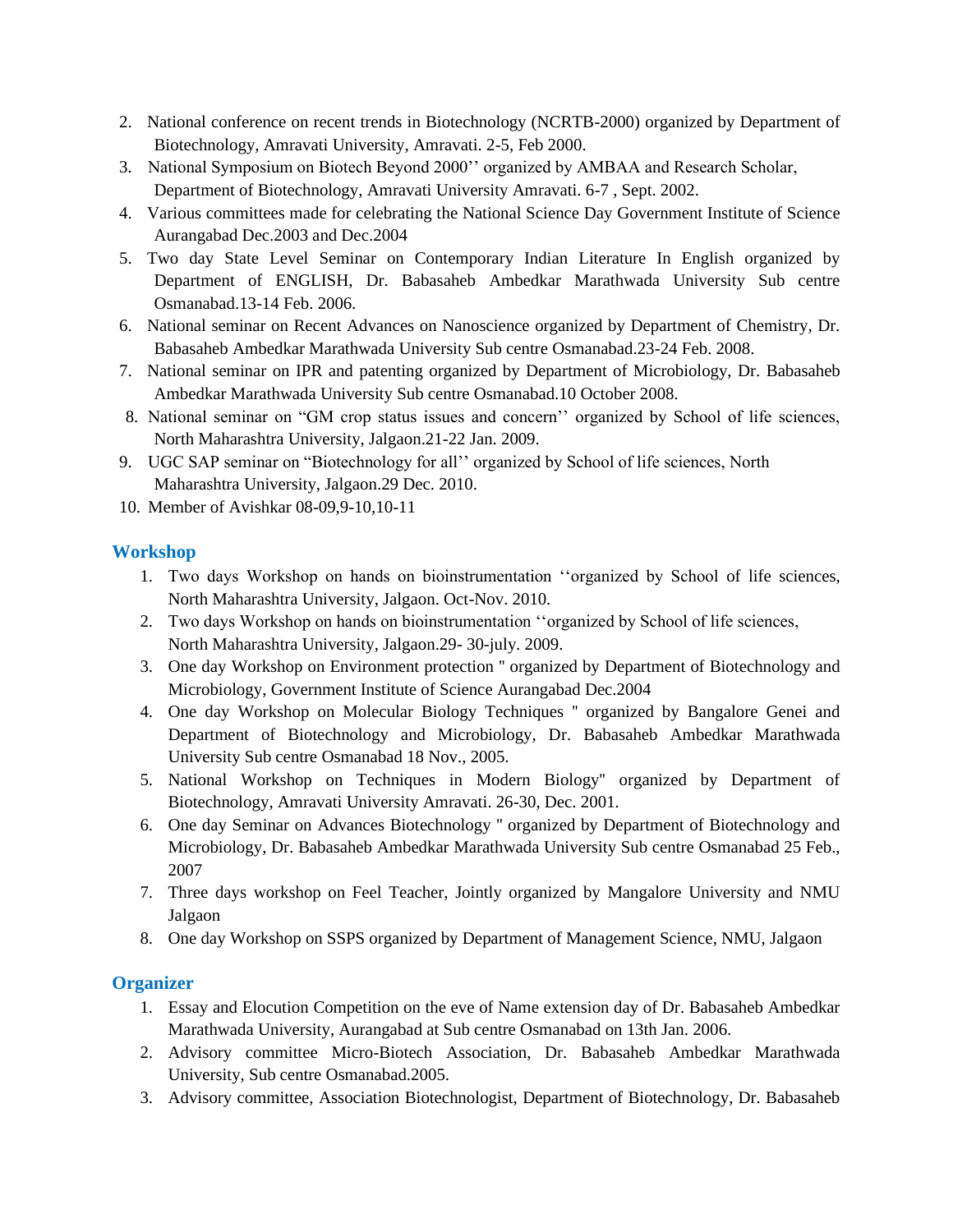Ambedkar Marathwada University, Sub centre, Osmanabad.2006

#### **Invigilator**

1. SET examination organized by Pune University and Conducted by Amravati University June 2001 **Presiding officer**

- 1. In Senate election 2006 for Dr. Babasaheb Ambedkar Marathwada University Aurangabad
- 2. Loksabha election- 2014,Jalgaon

## **Paper Setter /Examiner**

1. For B.Sc. and M.Sc. Biotechnology in Amravati University, M.Sc. Bioinformatics and M.Sc. Biotechnology in Dr.BAM University, Aurangabad, SRT Marathwada University, Nanded and NMU Jalgaon

## **Resource person at**

- 1. Delivered invited talk at International conference on food processing technology(iCRAFPT-18) at IIFPT,Tanjavur(TN) on dated **18th August 2018**
- 2. Delivered a lecture at Bioinformatics centre, Kyoto university, Kyoto, Japan ( 3, June 2013)
- 3. Presentation about Indian culture and study given at Matsumae International Foundation, Tokyo Japan (11 June 2013)
- 4. Delivered Guest lecture on "Genomics ,Proteomics and Bioinformatics " in Refresher Course at Department of botany, University, Pune,15/10/2012
- 5. Deliver a Speech at Hyderabad in ''International conference on Proteomics and bioinformatics ''organized by Comics group , USA , 7-9-, June 2011
- 6. Invited Talk "Bioinformatics an overview" UGC star College level Seminar organized by Dept. of Microbiology and Biotechnology, MJ College, Jalgaon, 08 Dec.2011.
- 7. Delivered Guest lecture on "Environmental Genomics" in Refresher Course at School of Environment NMU, Jalgaon, 2009.
- 8. Delivered a plenary lecture in national conference on Trends in Plant Sciences Today and Tomorrow Feb.2010,Dept. of Botany, Shri Shivaji College, Akot
- 9. Deliver a plenary lecture on Bioinformatics in national Conference on advances in computer technology organized by COCSIT, Latur 29/1/08
- 10. Deliver a lecture on process of Grapes wine technology in Entrepreneurship development program organized by DIC, Osmanabad 14/02/08
- 11. Deliver lecture NSS camp on Biotechnology is boon for 21st century at Upla, Osmanabad 15/2/08
- 12. Deliver lecture on career after 10th and 12th in Biotechnology, organized by DET, at Buldhana.
- 13. Invited for a plenary lecture in National Level UGC seminar on Modern concept in Animal Biodiversity and Biotechnology, Organized by Dept. of Zoology, Milind College Aurangabad, 22 Aug.2008
- 14. Delivered a plenary lecture in national conference on "Recent treads in plant pathology and microbial biotechnology" 26-27 sept.2008, Dept. of Botany Vinayakrao Patil College, Vaijapur.
- 15. Delivered guest lecture on "Biotechnology Day" at Department of Biotechnology, COCSIT, Latur, 14 Nov. 2008.
- 16. Invited Talk "Bioinformatics application for life sciences "University level Seminar organized by